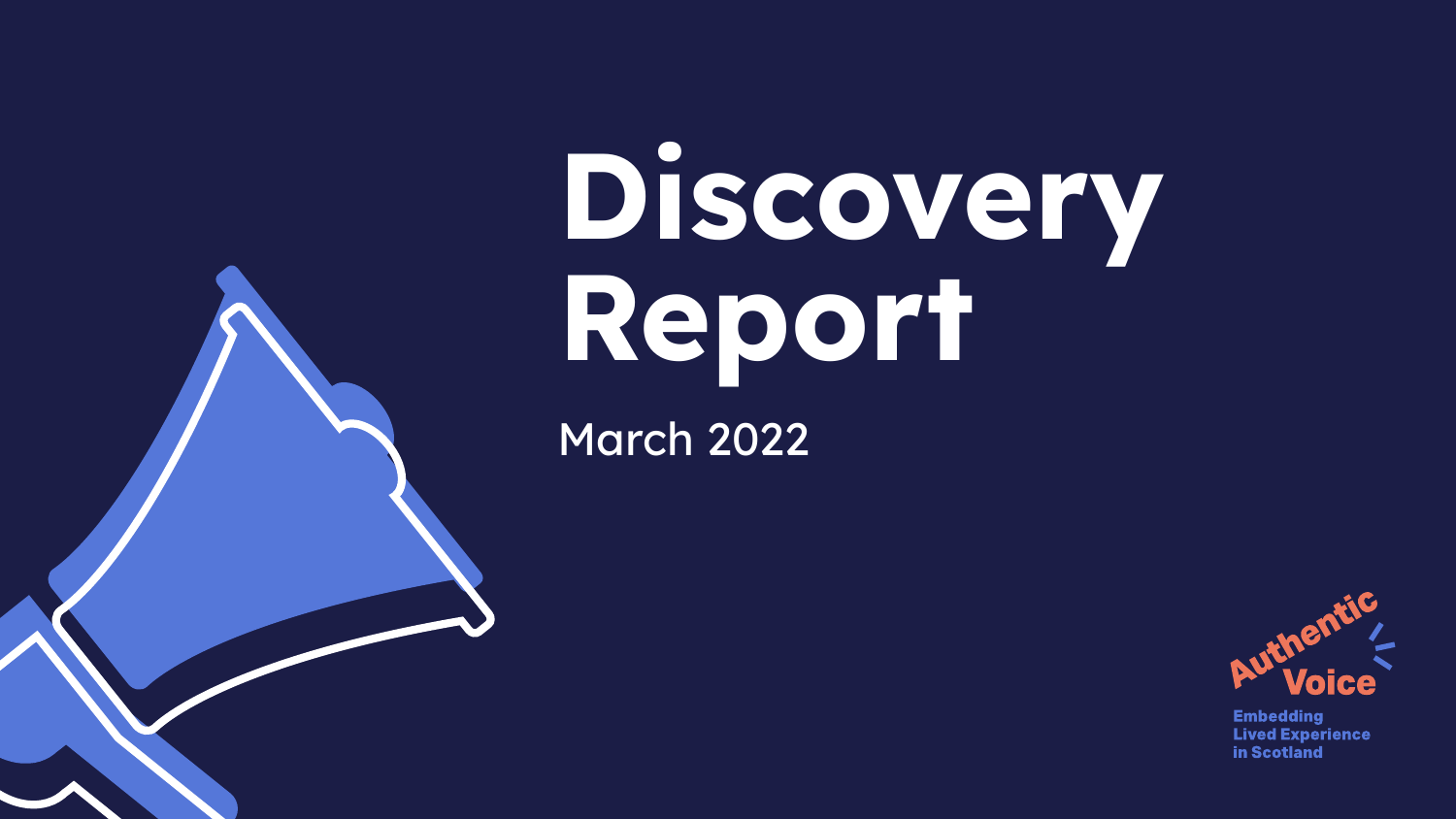### <span id="page-1-0"></span>Contents

| <b>Project team</b>         | $\overline{3} \rightarrow$ |
|-----------------------------|----------------------------|
| The 'Why'                   | $5 \rightarrow$            |
| What we learned - a summary | $8 \rightarrow$            |
| Who we spoke to             | $10 \rightarrow$           |
| What we heard               | $12 \rightarrow$           |



[2](#page-2-0) **NEXT PAGU** 

| Supporting survivors | $16 \rightarrow$            |
|----------------------|-----------------------------|
| The benefits         | $18 \rightarrow$            |
| The challenges       | $20 \rightarrow$            |
| What would help?     | $22 \rightarrow$            |
| <b>Next steps</b>    | $\overline{24} \rightarrow$ |

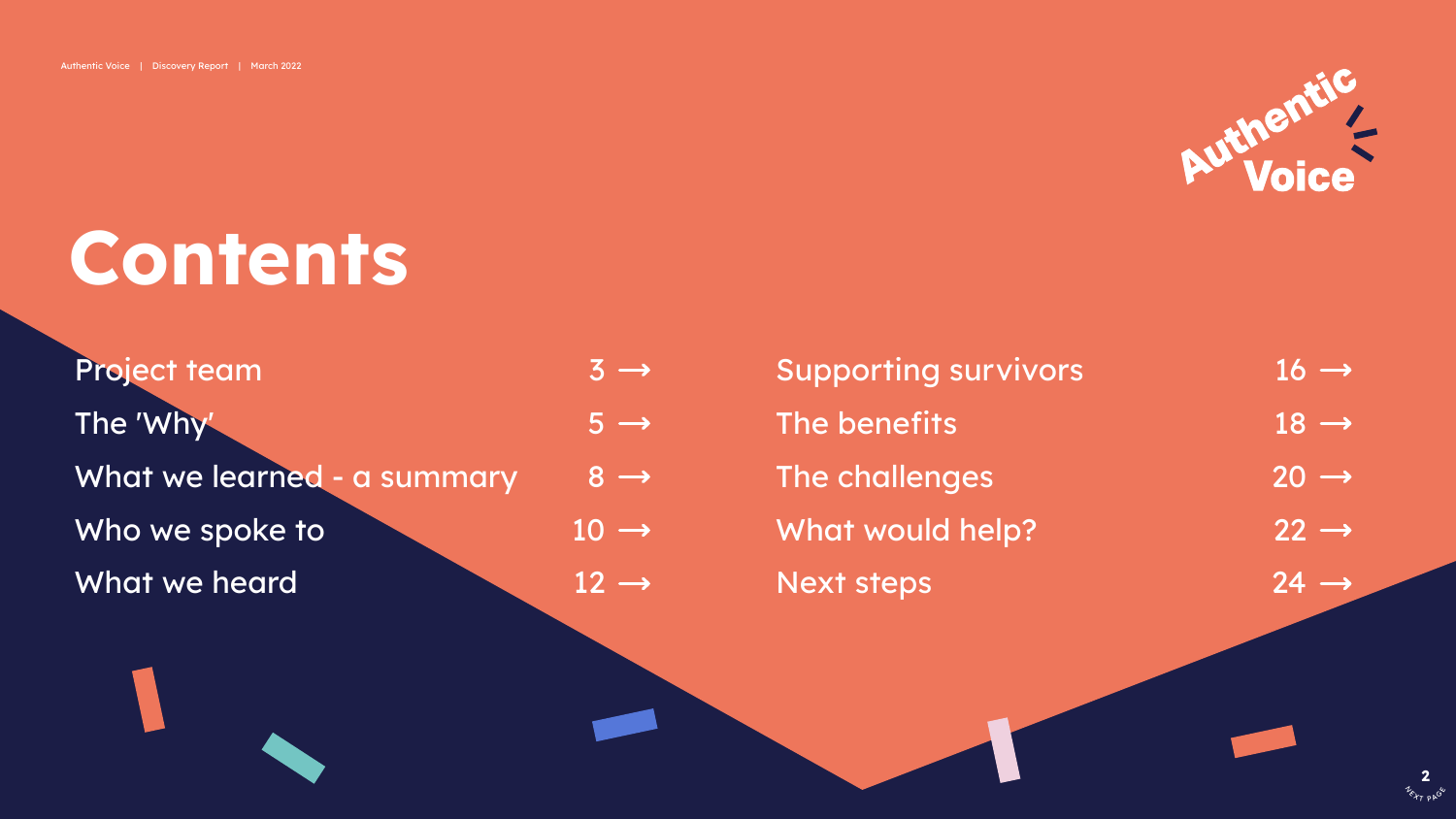## Project team

I feel I have grown in confidence. Being valued and my opinions listened to is absolutely amazing, as is having the ability to give back in some way



[3](#page-3-0) **NEXT PAGU** 

<span id="page-2-0"></span>Authentic Voice | Discovery Report | March 2022

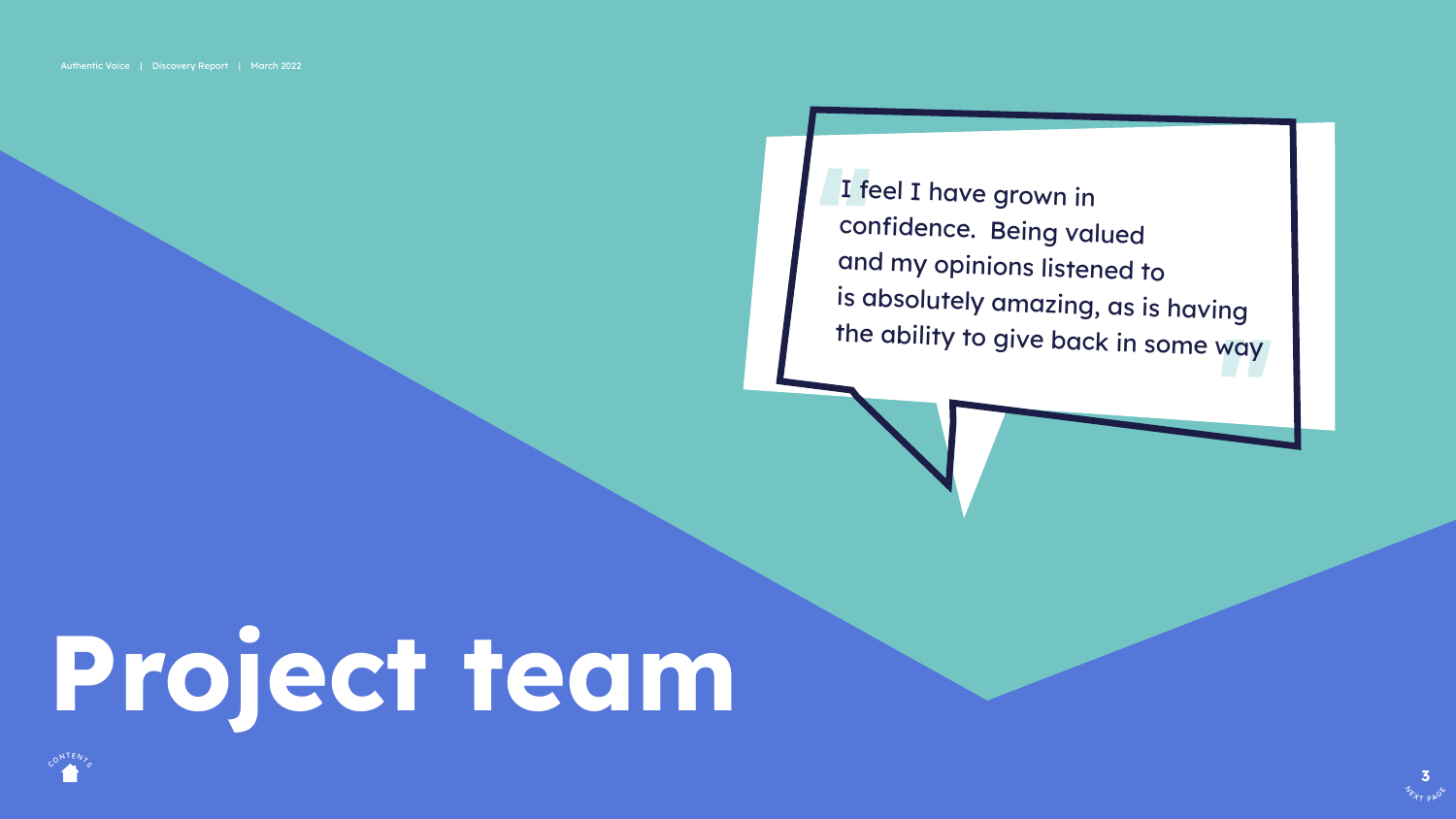#### <span id="page-3-0"></span>Authentic Voice | Discovery Report | March 2022





We are SafeLives, the UK-wide charity dedicated to ending domestic abuse, for everyone and for good.

We work with organisations across the UK to transform the response to domestic abuse. We want what you would want for your best friend. We listen to survivors, putting their voices at the heart of our thinking. We look at the whole picture for each individual and family to get the right help at the right time to make families everywhere safe and well. And we challenge perpetrators to change, asking 'why doesn't he stop?' rather than 'why doesn't she leave?'

Every year, nearly 130,000 people in Scotland experience domestic abuse. There are over 9,000 people at risk of being murdered or seriously harmed<sub>N</sub>over 12,000 children live in these households. For every person being abused, there is someone else responsible for that abuse: the perpetrator. And all too often, children are in the home and living with the impact. Domestic abuse affects us allnit thrives on being hidden behind closed doors. We must make it everybody's business.

Together we can end domestic abuse. Forever. For everyone.



The Improvement Service (IS): the 'go-to' organisation for local government improvement in Scotland.

The IS was established in 2005 as the national improvement organisation for Local Government in Scotland. We were set up to deliver improvement support that would help councils to provide effective community leadership, strong local governance and deliver high quality, efficient local services.

Bringing together, and building on, our existing work streams on tackling violence against women and girls and adopting a trauma-informed approach, the Protecting People team offers strategic support for local authorities and their community planning partners to improve outcomes for people affected by all forms of gender-based violence and/or psychological trauma.

The team coordinates the National Violence Against Women (VAW) Network and the Trauma Champions Network as well as working to support local authorities and community planning partners to embed the voices of lived experience in system and service design processes.

"Our vision is that people with lived experience are valued and are thriving. They are supported by authentic and meaningful relationships within safe, nurturing environments. They are at the heart of public policy, decision making and service design."

Resilience Learning Partnership (RLP) is a trauma informed, lived experience led education, enterprise and consultancy organisation.

Our mission is to create space for people with lived experience to be heard, valued, and supported, enabling them to discover their potential and realise their ambitions. As a lived experience led organisation, we will influence positive changes across Scotland enabling services to better engage and support people with lived experience of trauma.

### Project team



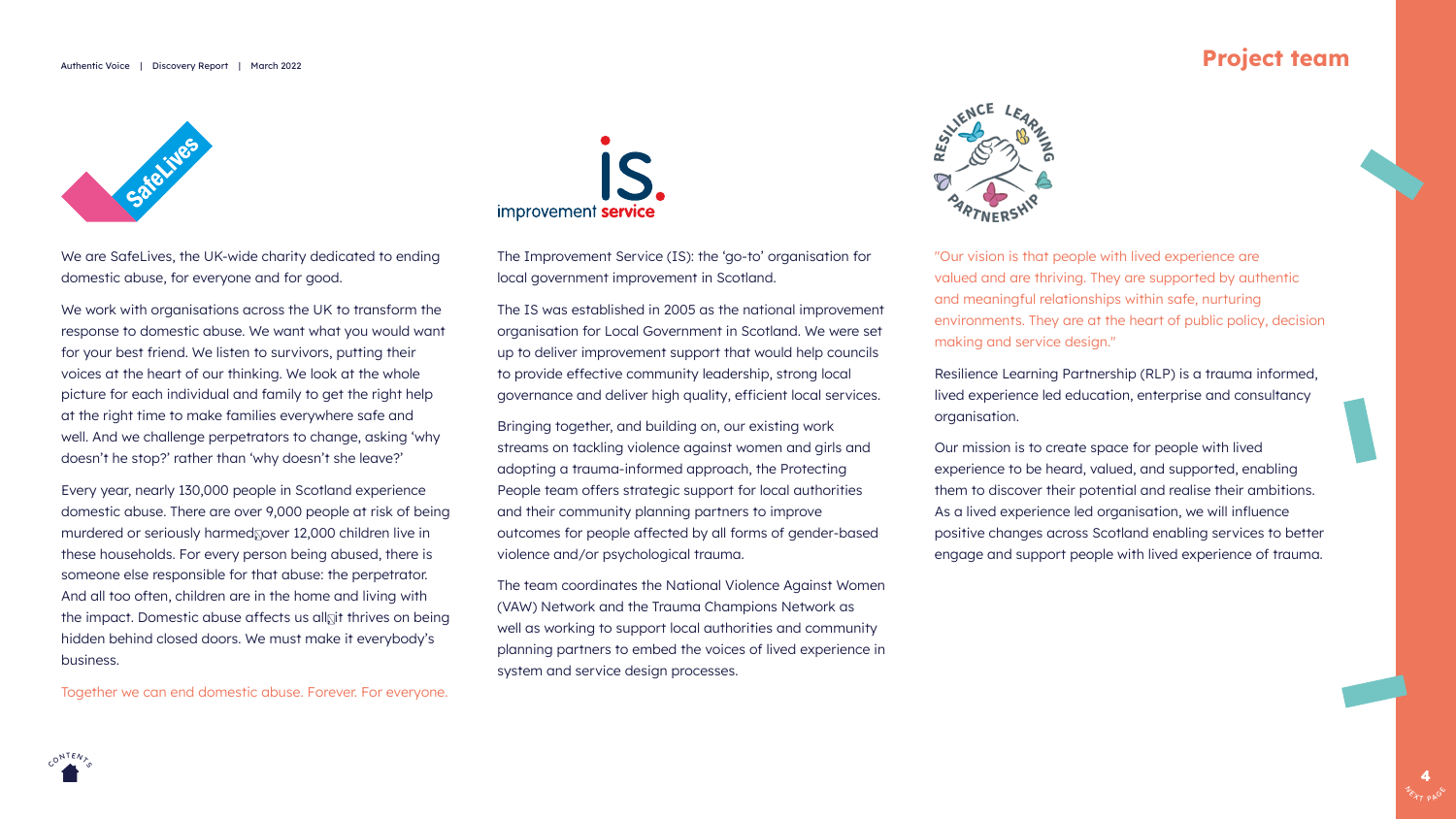Giving me a voice along with my fellow survivors on the AV panel in the hope that we can help fellow survivors is truly positive. I used survivo.<br>to say, "this is my life" I can now say "that was my life".



[5](#page-5-0) **NEXT PAGU** 

<span id="page-4-0"></span>

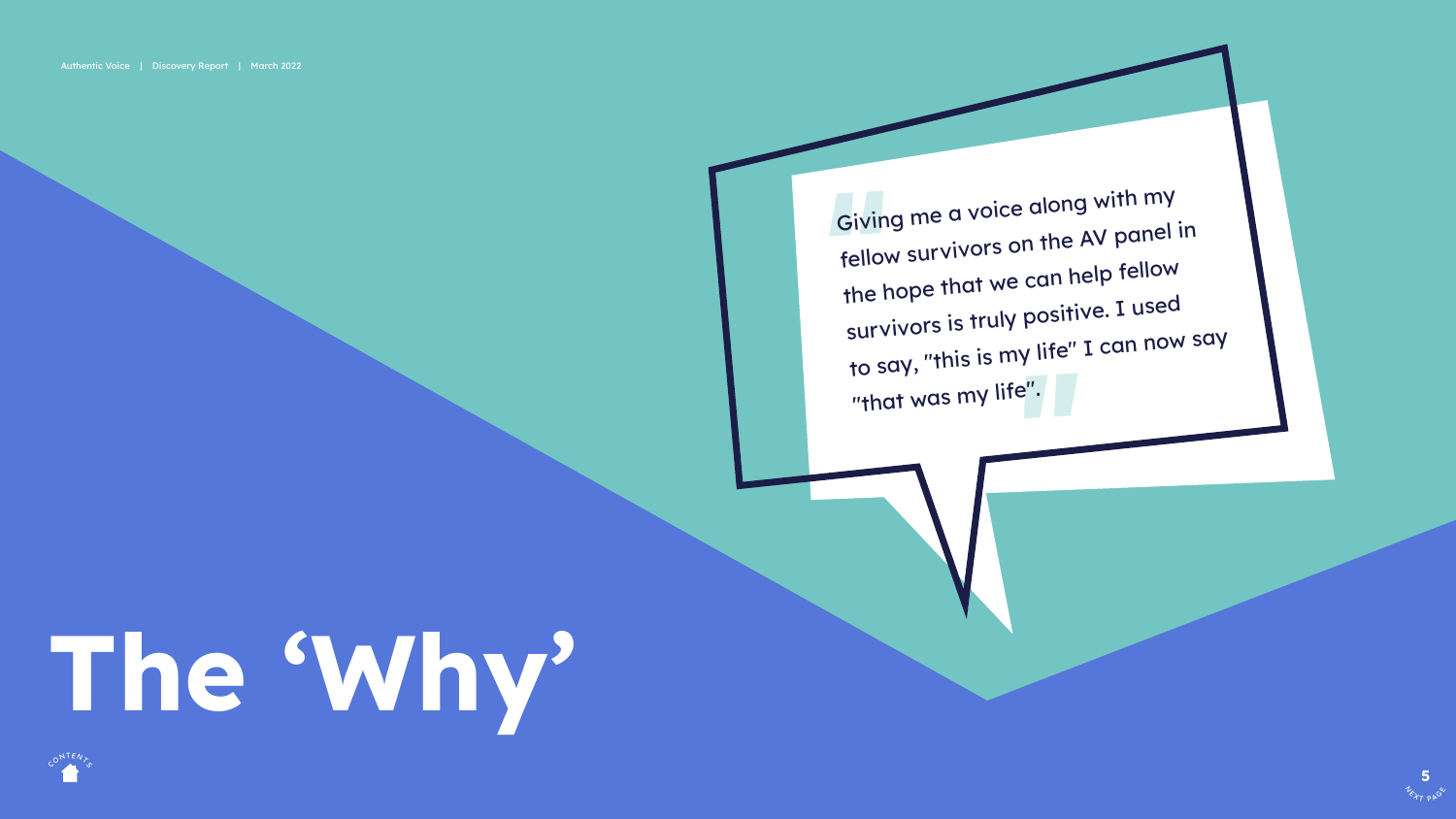

<span id="page-5-0"></span>In Scotland there is huge demand across sectors to engage with people with lived experience in a way that is safe, trauma informed and not tokenistic, with an understanding that lived experience must be at the 'heart and start' of all systems and services. However, policy makers and practitioners within local authorities, and other community planning organisations, recognise that they require support to embed this approach, particularly when working with those who have experienced trauma due to gender-based violence.

According to Victim Focus (2021),<sup>1</sup> out of 58 respondents in their study looking at participation activities, only 9% had ever been paid, or had their expenses reimbursed, despite being asked to retell their traumas more than 25 times each. Only 7% had ever been offered psychological support, counselling, debriefing or emotional support after retelling their experiences. From speaking with victims and survivors, we know that they are, too often, asked to 'rate, not create' and some survivors report that they don't see or hear about the changes that occur after sharing their voice. This can lead to survivors feeling used, dismissed or, in some cases, retraumatised. Often the experiences of survivors from marginalised backgrounds are ignored. If we exclude survivors from the response to domestic abuse, the consequences can be severe: costly and ineffective services, stress and low morale for professionals, poor-quality policymaking and commissioning, repeating cycles of abuse, lack of justice, serious or fatal injury for victims and the lifelong psychological impact of living with control and/or violence.

### It's obvious people and organisations don't listen [to survivors] but our voices must be heard.

Authentic Voice Panel member

### The 'Why'

We believe people who speak about their experiences should be believed, validated and their experience valued as 'expertise' and as a method of creating social change.

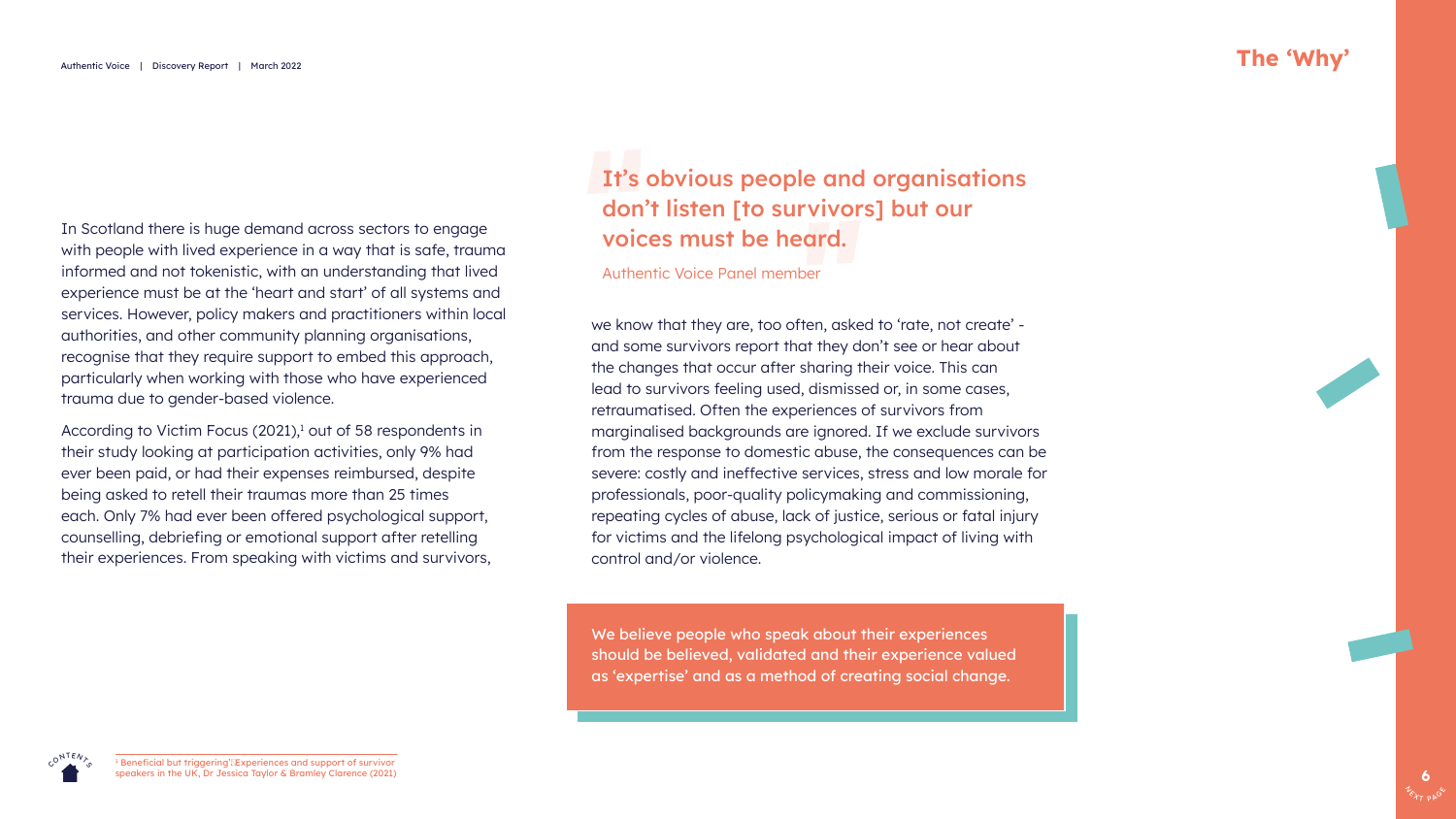

<span id="page-6-0"></span>Authentic Voice: Embedding Lived Experience in Scotland is a programme led by SafeLives, Improvement Service and Resilience Learning Partnership in partnership with survivors of domestic abuse and trauma and funded by the Scottish Government. The programme aims to:



Support women with experience of domestic abuse and other forms of complex trauma to use their experiences to help shape the pathways to support and service delivery.



Enable professionals working across a wide range of policy areas to embed survivor voice and lived experience into system and service design processes in a high quality, sustainable and trauma-informed way



Help decision-makers to see how meaningful change can be achieved and compel them to act, through seeing living examples, having access to evidence and hearing diverse voices of people with lived experience.



Work with the Authentic Voice Panel who will provide oversight, guidance and ensure all our activities are rooted in survivor voice.

### The 'Why'



This Discovery Report is the culmination of the first phase of this programme, where we learnt how survivor voice and lived experience is currently used in organisations across Scotland. We know that there is a clear understanding of the importance of survivor voice, and we heard incredible examples of innovative work happening across sectors.

This report is not intended to give a complete picture of all the lived experience work that is currently being undertaken in Scotland. Rather, it aims to set out some of the themes we heard, looking at what works, the challenges, and what is needed to fully embed lived experience and participation.

As this project continues, we intend to talk to more services about their experiences, as well as with survivors themselves, to enable us to share insight and survivor led resources to organisations to ensure that the lived experience work they are undertaking can be embedded fully, effectively, and safely.

A note about language – within this report we refer to lived experience and survivor/victim voice as agreed by the SafeLives Authentic Voice Panel, however different sectors and organisations may use other terms when describing their own activities. 'Authentic Voice' is a term developed and used within SafeLives, referring to lived experience of domestic abuse.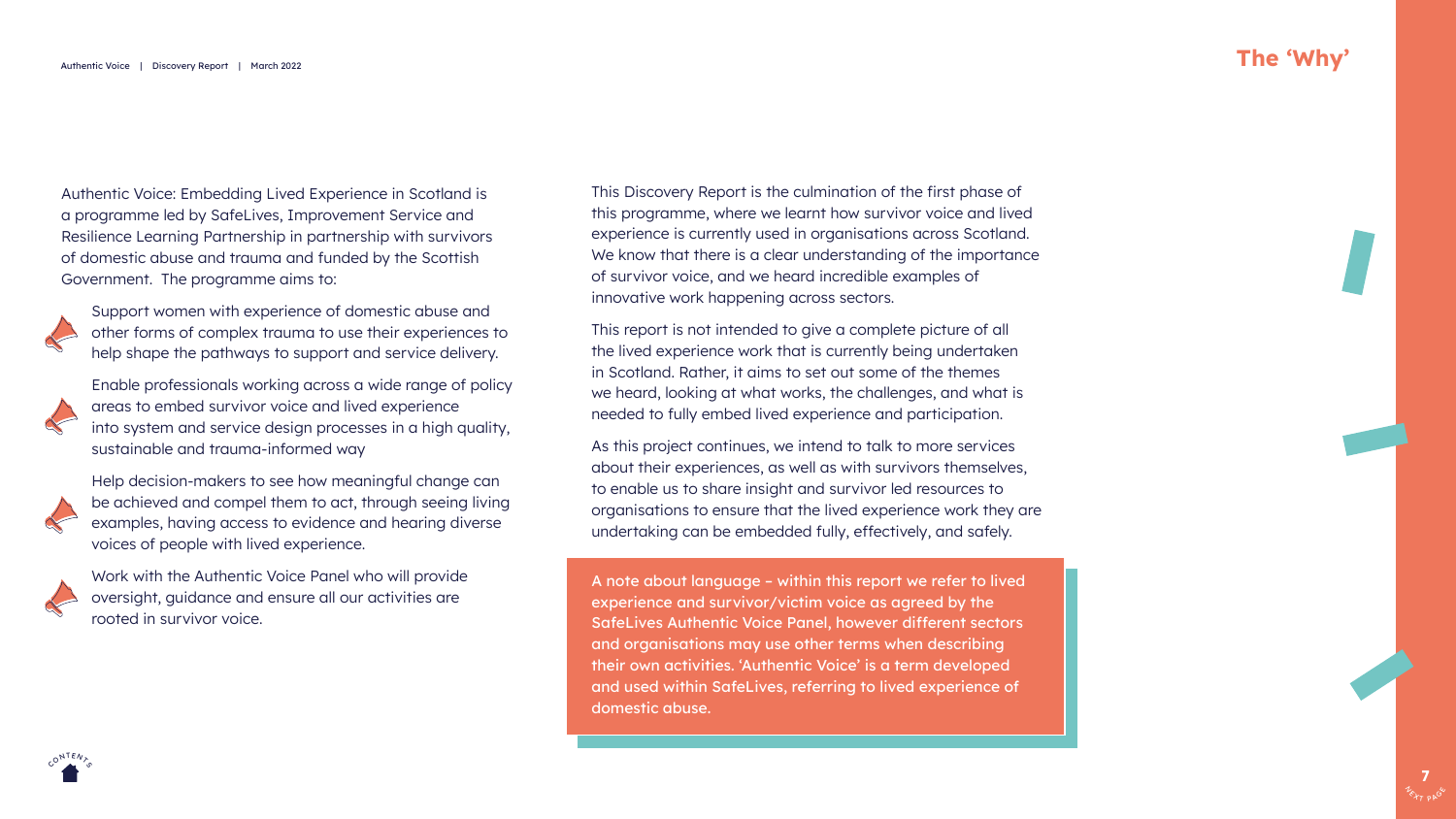It feels so good knowing that my little input is helping build a better way of helping survivors



## What we learned - a summary



<span id="page-7-0"></span>Authentic Voice | Discovery Report | March 2022

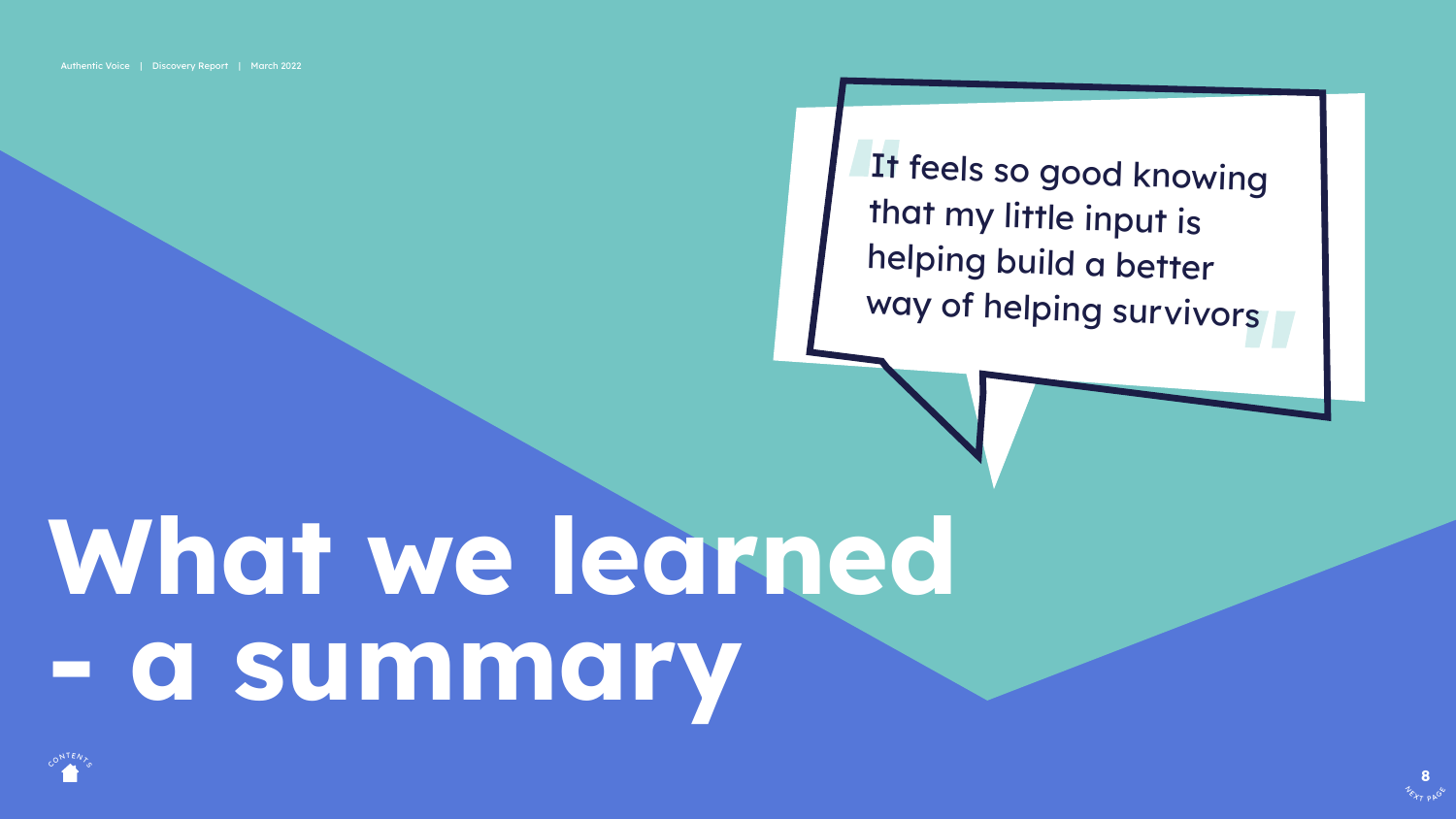

#### What we learned - a summary

<span id="page-8-0"></span>The findings from this discovery exercise highlight that:



There is a wide range of lived experience activities being carried out across Scotland. The most common activity that survivors are involved in, is providing advice and guidance to services on the projects and workstreams that they were undertaking.



Some lived experience work is directly funded, while other activities are embedded in wider projects and/or supported by partner organisations.





A trauma informed approach is paramount when working with lived experience participants to ensure they receive wraparound care and can request particular support if needed.







Lived experience work was described as being 'empowering' and improving the confidence and self-esteem of participants.

There are some concerns that lived experience work can be tokenistic and avoids exploring the complex issues experienced by survivors.



The majority of activities were focussed on 'service users' rather than professionals with lived experience of trauma

It is clear that there is a need for dedicated resources for lived experience work, as well as an increased opportunity for training, and joined up working across organisations/services. More consideration should be given to those within systems/ organisations as staff survivors/ lived experience experts. This support would help to develop lived experience activities and fully embed this work into services/organisations/systems in a sustainable way.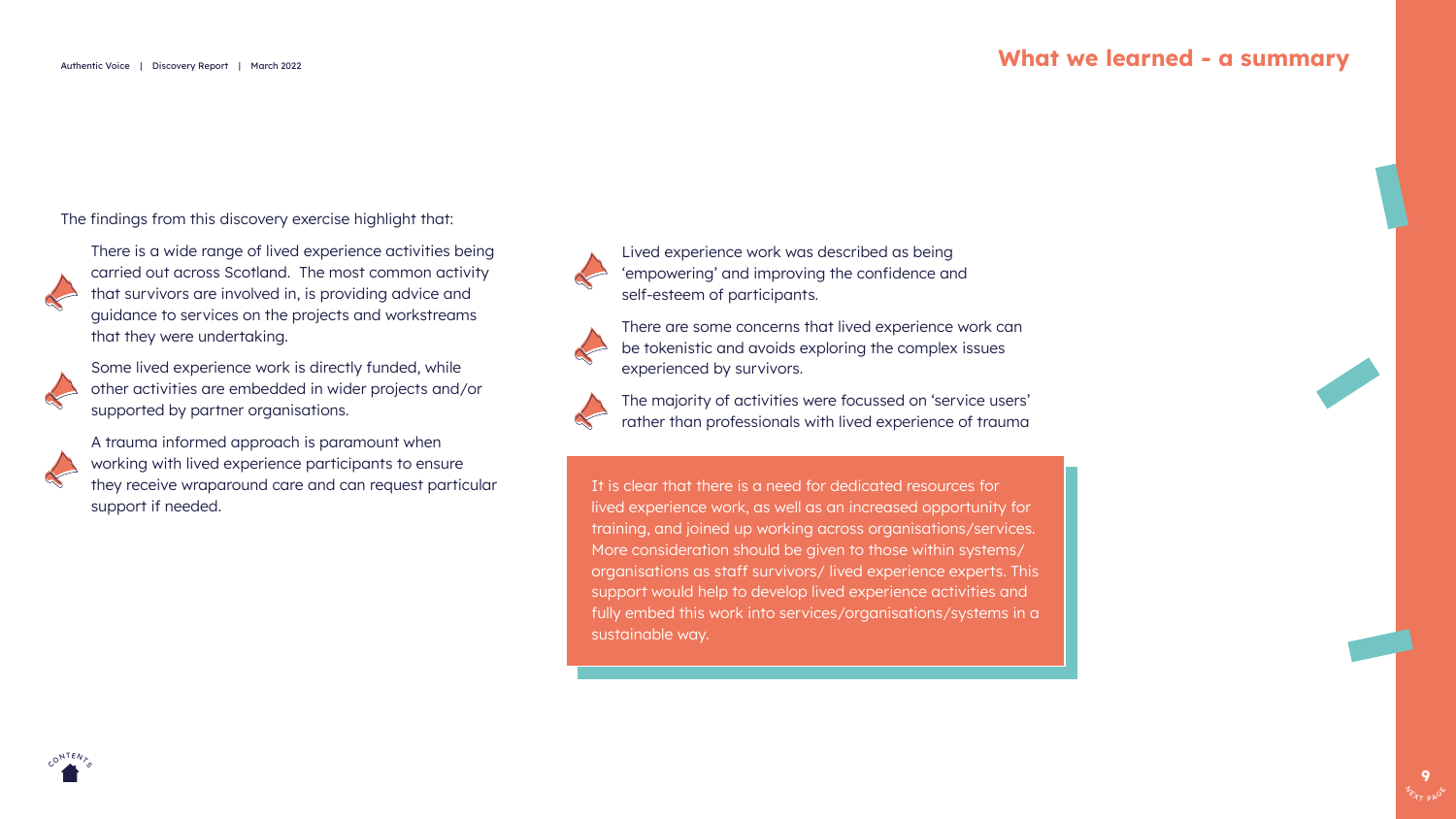[10](#page-10-0) **NEXT PAGU** 

### Who we spoke to

<span id="page-9-0"></span>Authentic Voice | Discovery Report | March 2022



I hadn't done anything wrong, and the blame and guilt belonged with him and not me. I want to help survivors find this special place so much earlier than I did. This (work) is the key to not just surviving but for healing.

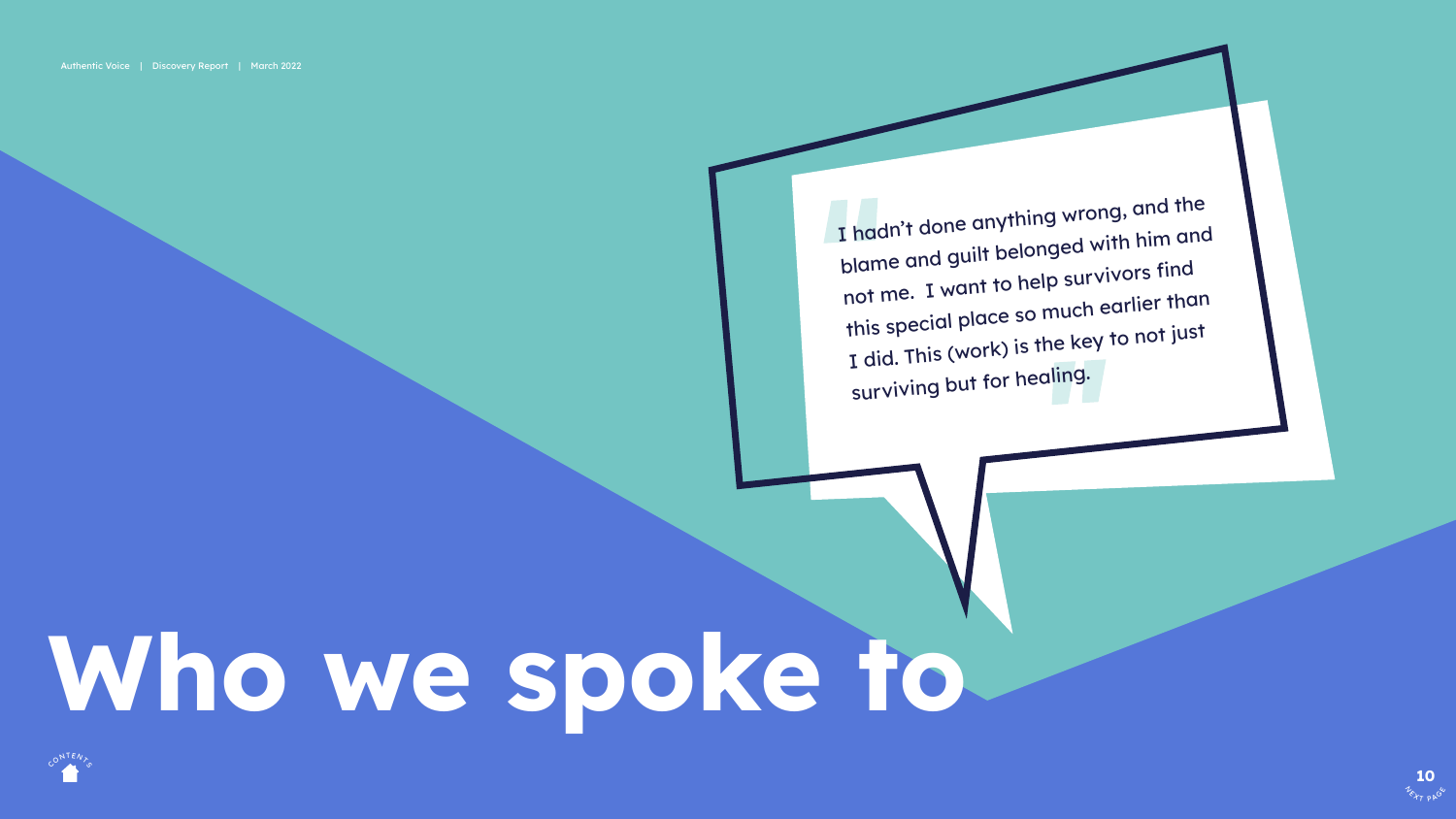

<span id="page-10-0"></span>In total, we spoke to 18 organisations that work across Scotland in a variety of sectors. The organisations were geographically spread across the country, with eight working nationwide, three in the Glasgow City area, and one each in the areas of Angus, Dumfries and Galloway, Dundee City, East Renfrewshire, Highland, Midlothian and the Scottish Borders.

Over half of the organisations worked in the Violence Against Women & Girls (VAWG) sector, with ten of them being services focusing on domestic abuse, sexual abuse and/or another specialist VAWG area. There was also a range of other sectors that services were involved in, including two in housing, one in mental health, one in foster care, one in violence reduction, one supporting victims of crime, one supporting BME women, one supporting refugees and migrants and one supporting those involved in the sex industry.



We also spoke to one funding organisation, and one multi-sector partnership. One of the services we spoke to was statutory, while the other 17 were all located in the voluntary/third sector.

#### Who we spoke to

GLASGOW **CITY** HIGHLAND DUMFRIES & GALLOWAY EAST RENFREWSHIRE DUNDEE **CITY** ANGUS MIDLOTHIAN SCOTTISH BORDERS



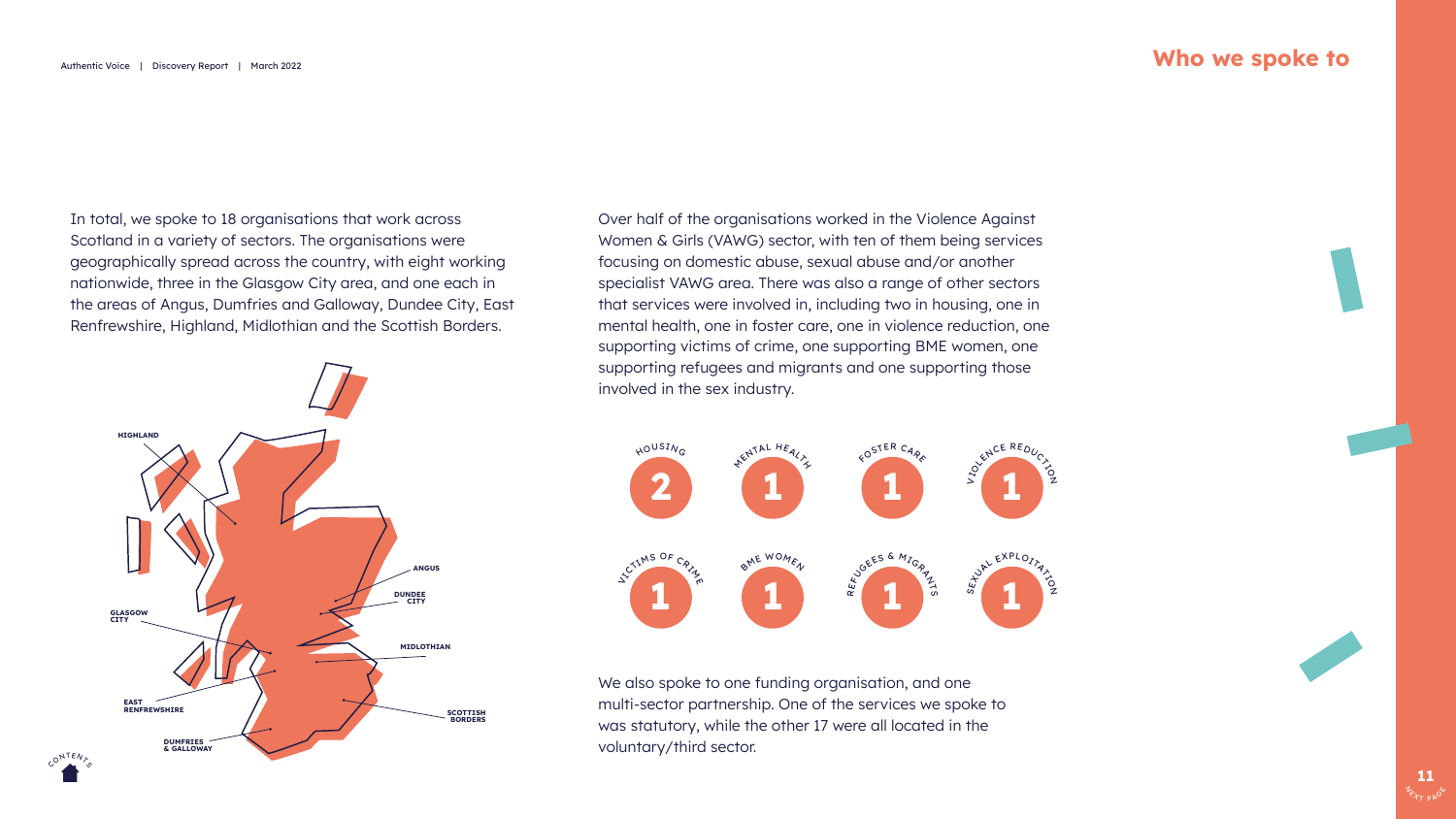Survivors supporting survivors is definitely the best way forward. It's hard to walk in someone's shoes when you have no idea of the worry and walking on eggshells and the fear of what will happen if I say the wrong thing



## <span id="page-11-0"></span>What we heard



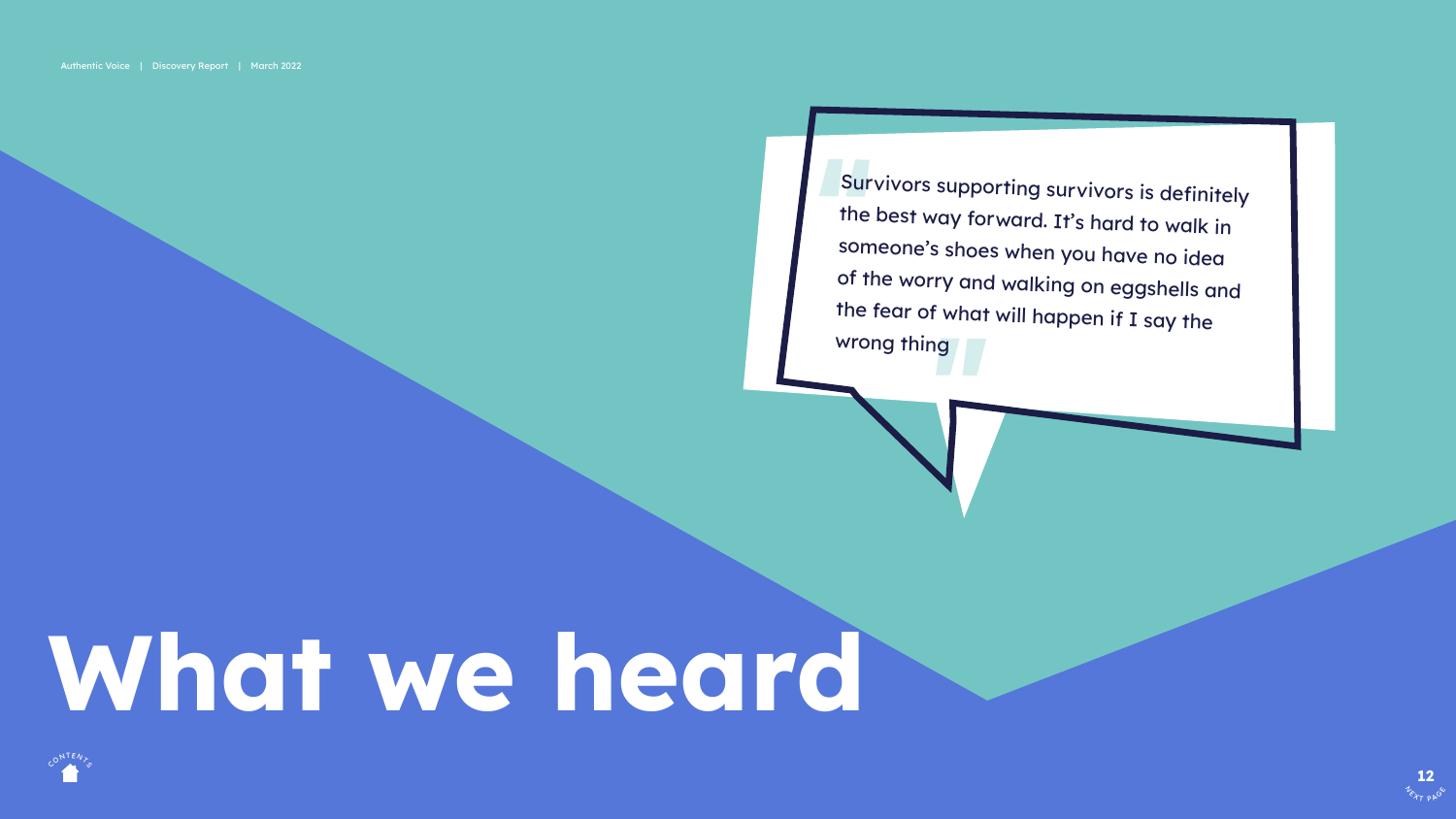#### <span id="page-12-0"></span>**Activities**



Almost all of the services we spoke with were currently undertaking lived experience work, and the only two services that were not currently doing this were in the planning stages of starting lived experience work.

The most common activities that those with lived experience were involved in was in **providing advice and guidance to** services on the projects and workstreams that they were undertaking.

This took the form of:



sitting on advisory groups, forums and steering groups to shape the overall strategy and delivery of services



Policy and campaigning activities were also highlighted as an important role for survivors and those with lived experience.

consultations for specific projects





research, project evaluations and creating resources such as guides for staff/service users

Another common activity that those with lived experience were involved in was **direct peer support** with other survivors who were being supported by the service.



This took the form of:



mentoring

befriending

community drop ins and group work

This took the form of:



R

Supporting the organisation's policy team

Speaking directly to those in positions of power such as government ministers

Public facing work including speaking at events/writing blogs and magazine articles

A small number of organisations also said that a proportion of their employees had lived experience and were therefore involved in all of their activities. This will be explored further as the project continues, as the need to ensure there are no 'them and us' divisions is something that came out strongly in the discovery work.

#### What we heard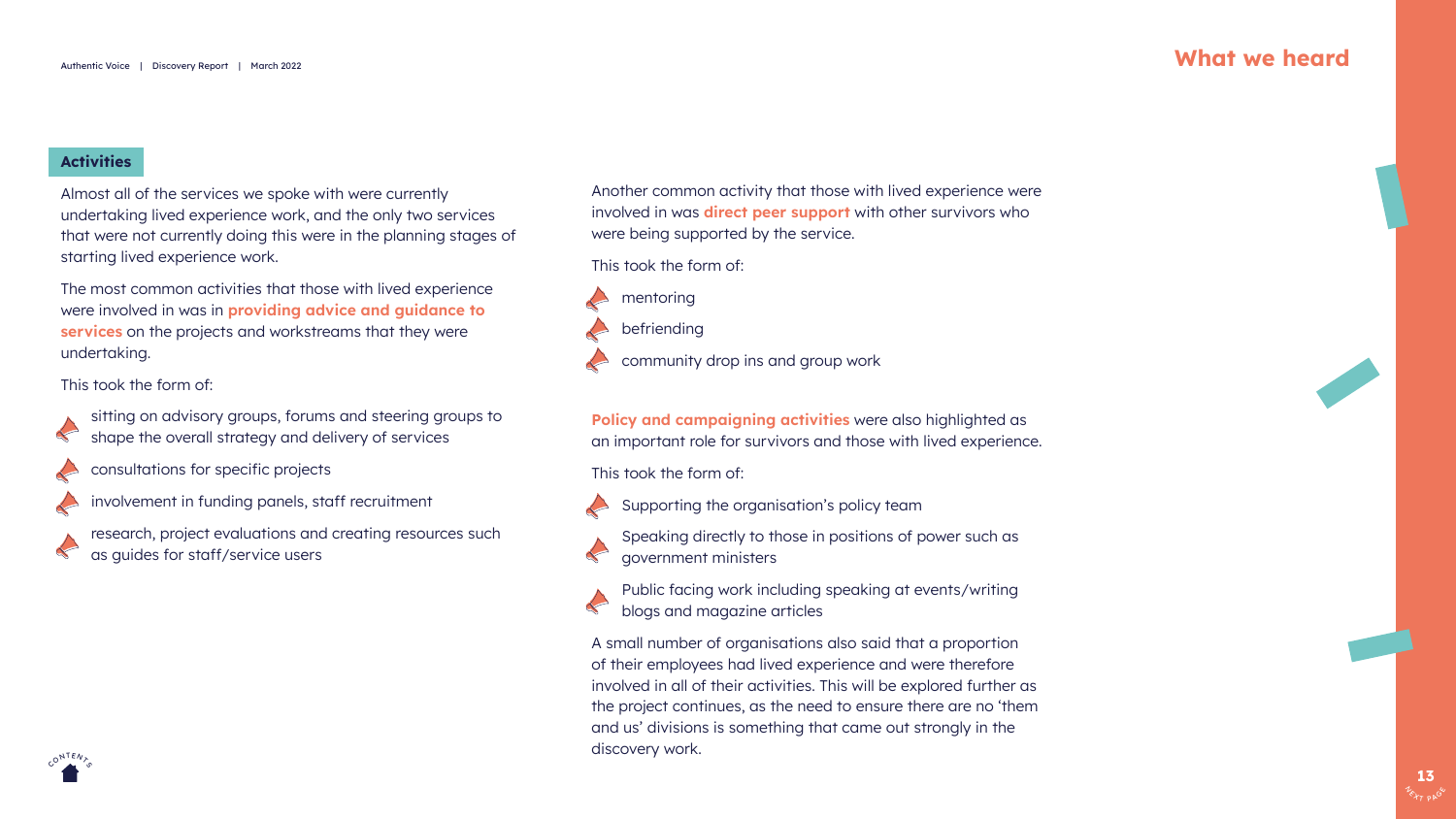

#### <span id="page-13-0"></span>Recruitment

A variety of methods were used by organisations to engage people with lived experience in their participation activities. These included:





Recruiting only current service users within an organisation.

Participants recruited through partner agencies.



Open, public-facing recruitment.



Engaging with previous service users.



Recruiting staff members who identify with having lived experience.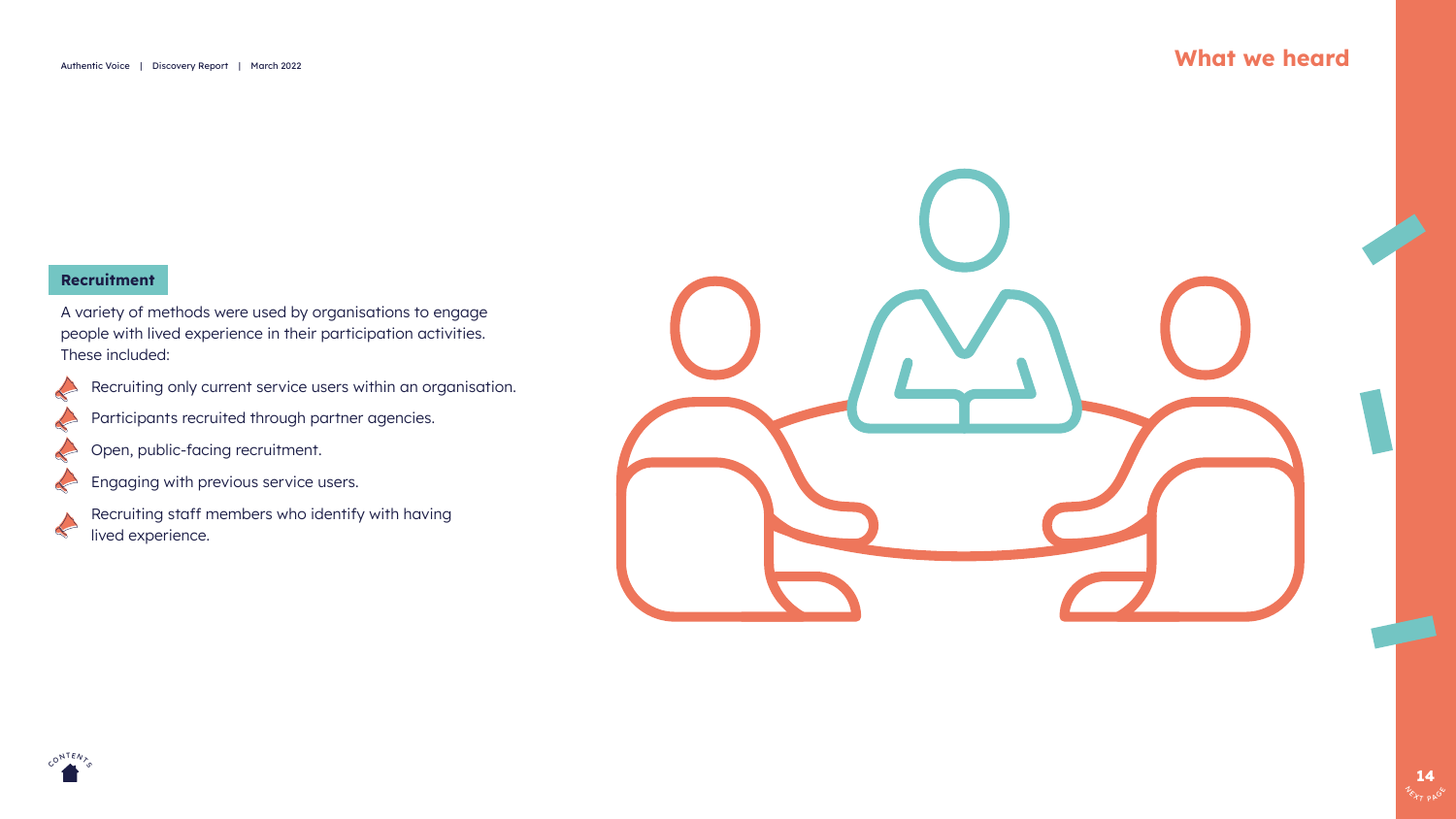

<sup>2</sup>https\]/www.welshwomensaid.org.uk/what-we-do/survivor-engagement/

<sup>3</sup> Hart, R. A. (1992). Children's participation\From tokenism to citizenship. Florence, Italy United Nations Children's Fund International Child Development Centre. <sup>4</sup> Herman, Judith. 2015. Trauma and Recovery. New York, NYNBasic Books

#### <span id="page-14-0"></span>Resourcing and resources

The majority of services we spoke to did not have specific, dedicated funding to directly work to lived experience outcomes and it was often included in existing projects with no additional resource for both staff time and reimbursement for participation. There were very few examples of funding that included building an infrastructure to embed and support lived experience activities, or specific roles within organisations.

established toolkits and existing projects from other organisations (for example – Welsh Women's Aid Survivor Network<sup>2</sup>)



general approaches or frameworks for trauma informed practice, such as Hart's Ladder of Children's Participation<sup>3</sup> or the Judith Hermann Trauma and Recovery Model<sup>4</sup>.

The resources that organisations used to inform their lived experience work were very varied, and included:



specifically commissioned research



learning by trial and error, drawing on staff experience





Several of the services we spoke to either had a specific policy around lived experience, were currently developing one or had plans to develop one in the future. In the absence of a specific lived experience policy, mention was made of other policies that were relevant to the role participants were undertaking, such as a service user participation policy or group terms of

reference.

Almost all of the services we spoke to currently undertake or plan to undertake evaluations of their lived experience activities, with a mixture of formal methods, such as quarterly reviews, questionnaires and more informal evaluation of impact through observations, case studies and anecdotal evidence.

#### What we heard

About a quarter of services did not have a lived experience policy and did not say they were planning to develop one.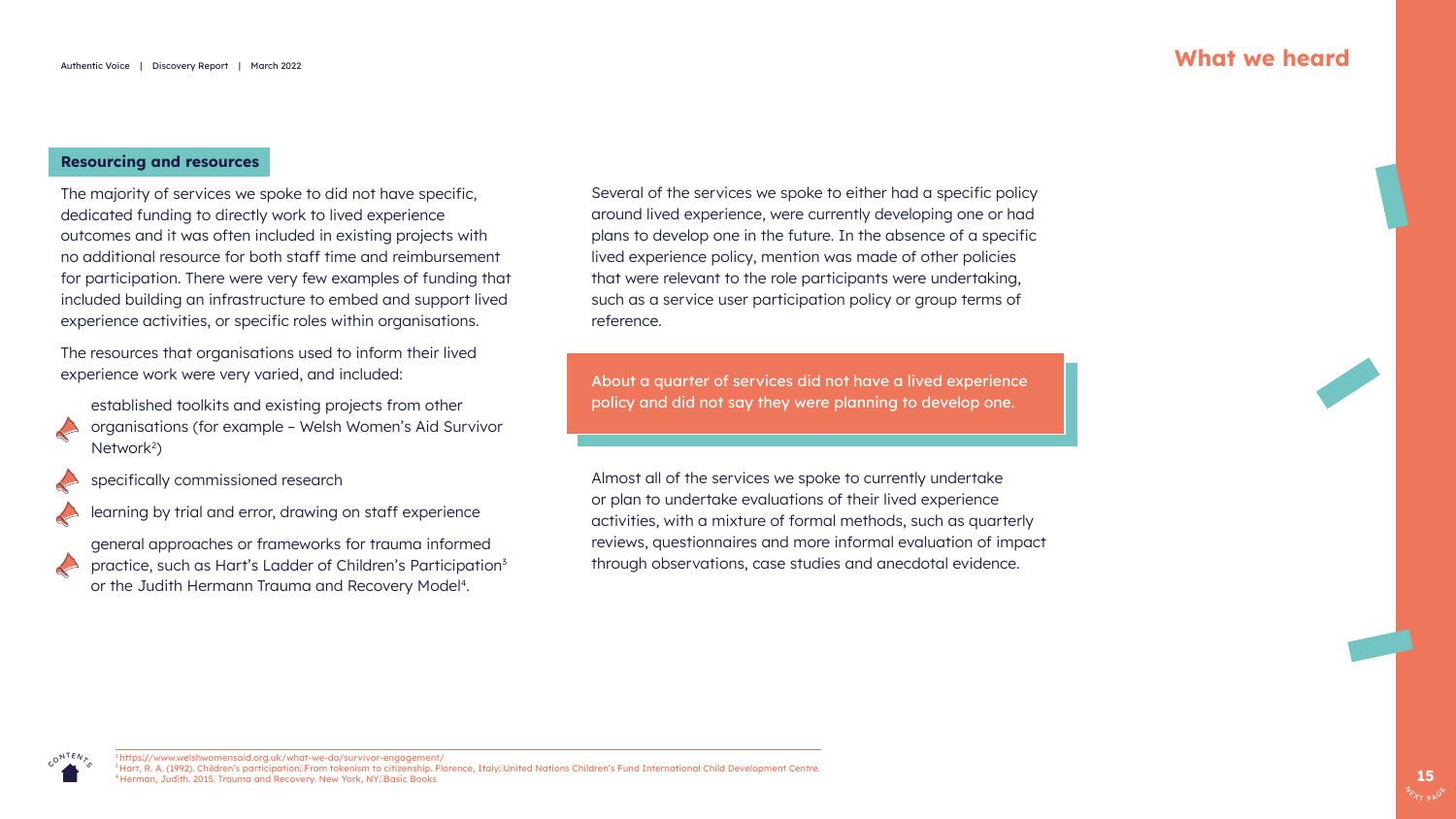[16](#page-16-0) **NEXT PAGU** 

<span id="page-15-0"></span>



Once you denied these things to your best friend and closest family, but in a room with total strangers you've never e been there, met, just knowing they hav and they won't judge you, and most of all you understand. It makes it so easy to open up and get out the hurt



## Supporting survivors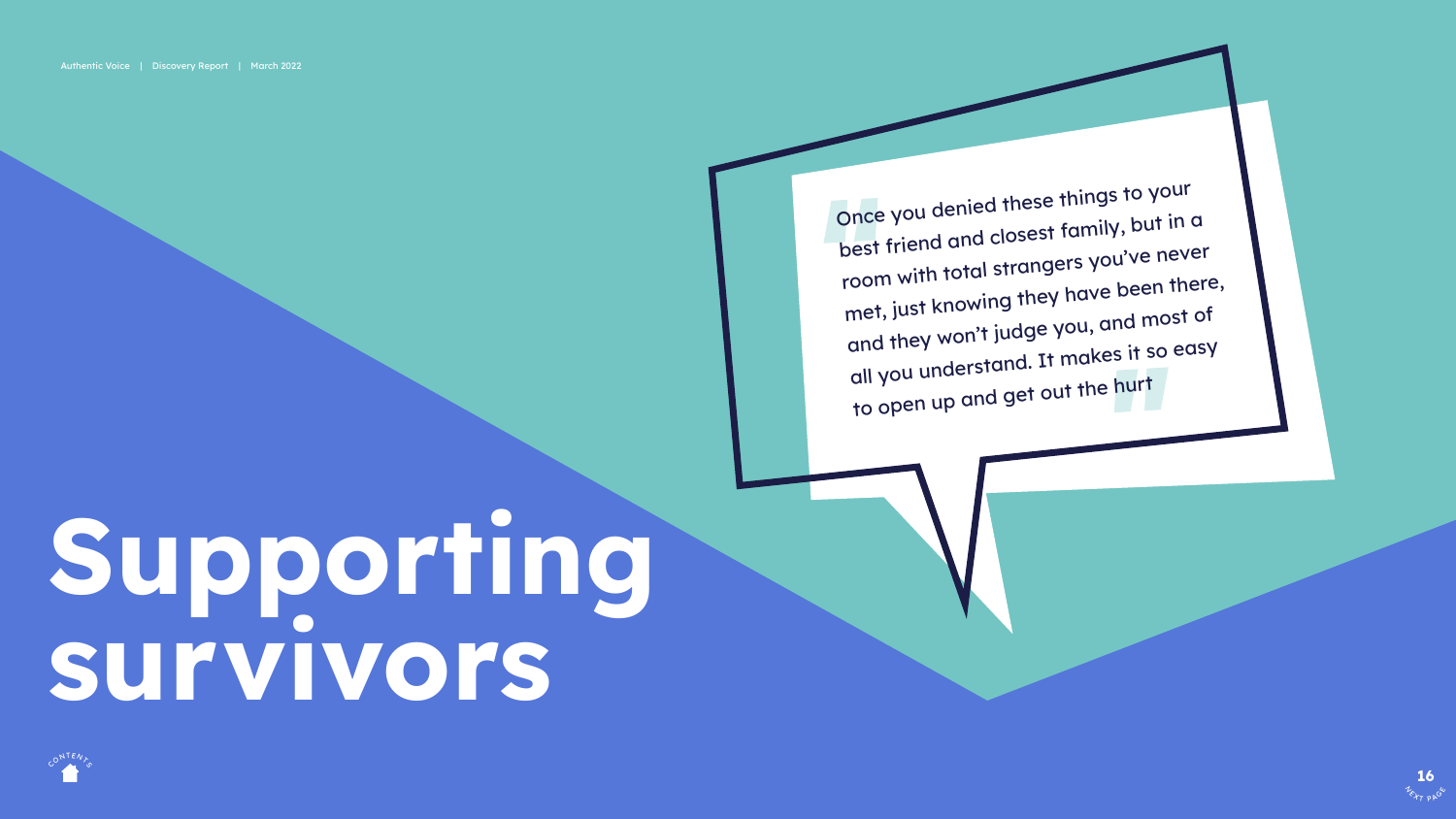

#### <span id="page-16-0"></span>Expenses and/or financial payment

For the majority of organisations compensation for those taking part in participation activities was in the form of vouchers, food or gifts. Monetary payment was less common. One service said they had deliberately chosen to not include information on the expenses that they would be providing while they were recruiting for the project so as not to skew participants' motivation for taking part, and because of the potential risk around financial exploitation.

Most services stressed the importance of providing wraparound support for people involved in lived experience or participation activities, with emotional support a key requirement. Several services provided one-to-one or group supervision or support, while a smaller number provided counselling or clinical supervision. For those currently accessing a service, key workers were also available to offer support.



For the majority of services, this type of support was not automatic but rather it was based on the direct needs of the person. A few examples were given whereby counselling, clinical supervision or other support was offered to participants after involvement, where there had been triggering or upsetting discussions or questions asked. However, this was not routinely offered, differing from many organisations policies for staff members.

Just under half of the services we spoke to said that they provide inductions for their participants, with a similar number providing training (either internally or externally).

#### Accessibility, Safety & Wellbeing

Many organisations spoke of how they enabled people to engage in participation work. Some examples of good practice we heard include:



Wraparound care, pre and post briefing for consultations



Safety plans and safeguarding measures to ensure confidentiality



Hotels, travel, childcare



Interpreters and other needs met such as British Sign Language

### Supporting survivors



#### **Support**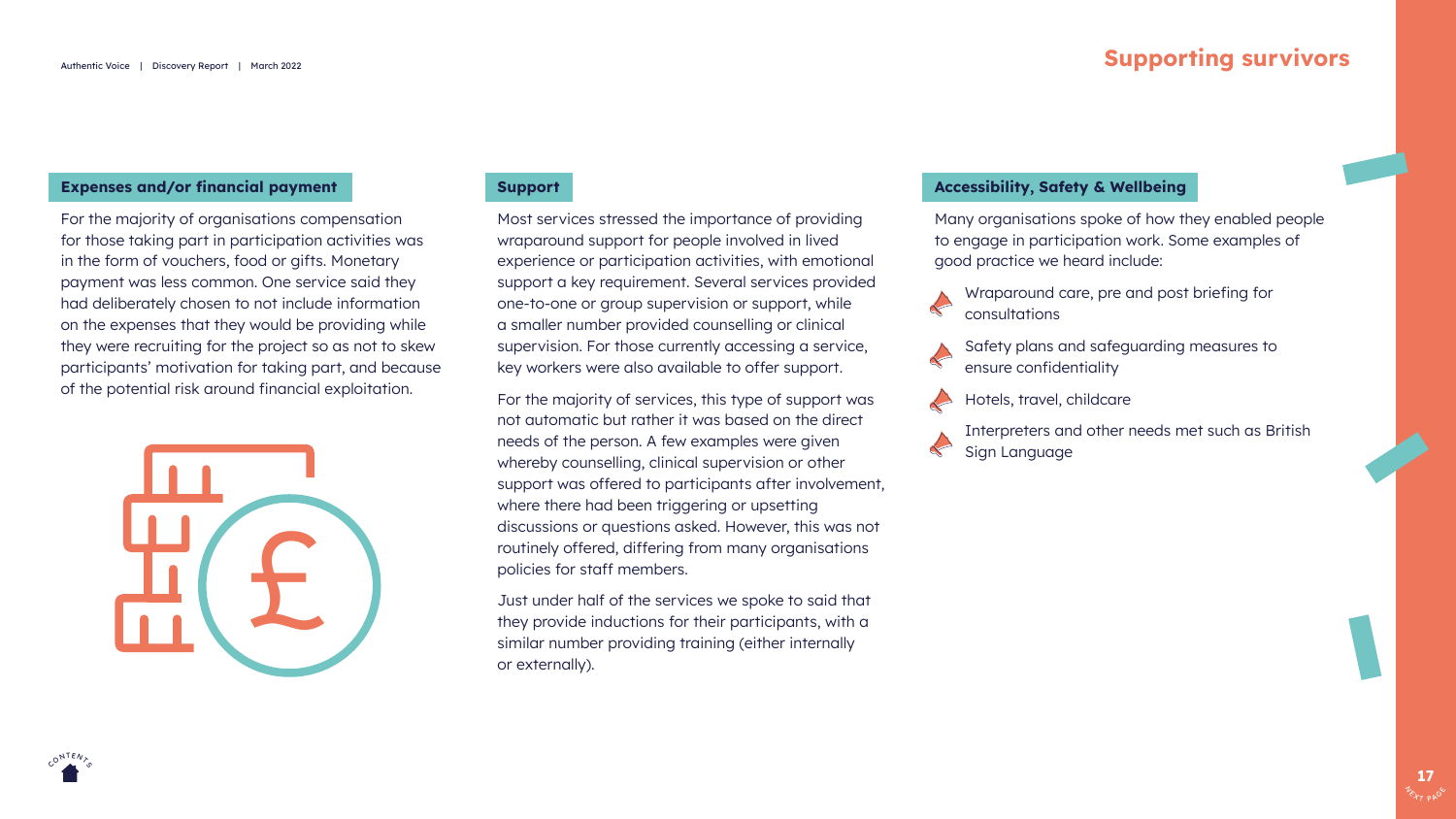It's an incredible emotional journey, but it needs to be with people who genuinely get it as they say. No matter how much support you have it's always better to know that they truly understand



[18](#page-18-0) **NEXT PAGU** 

## <span id="page-17-0"></span>The bedie be

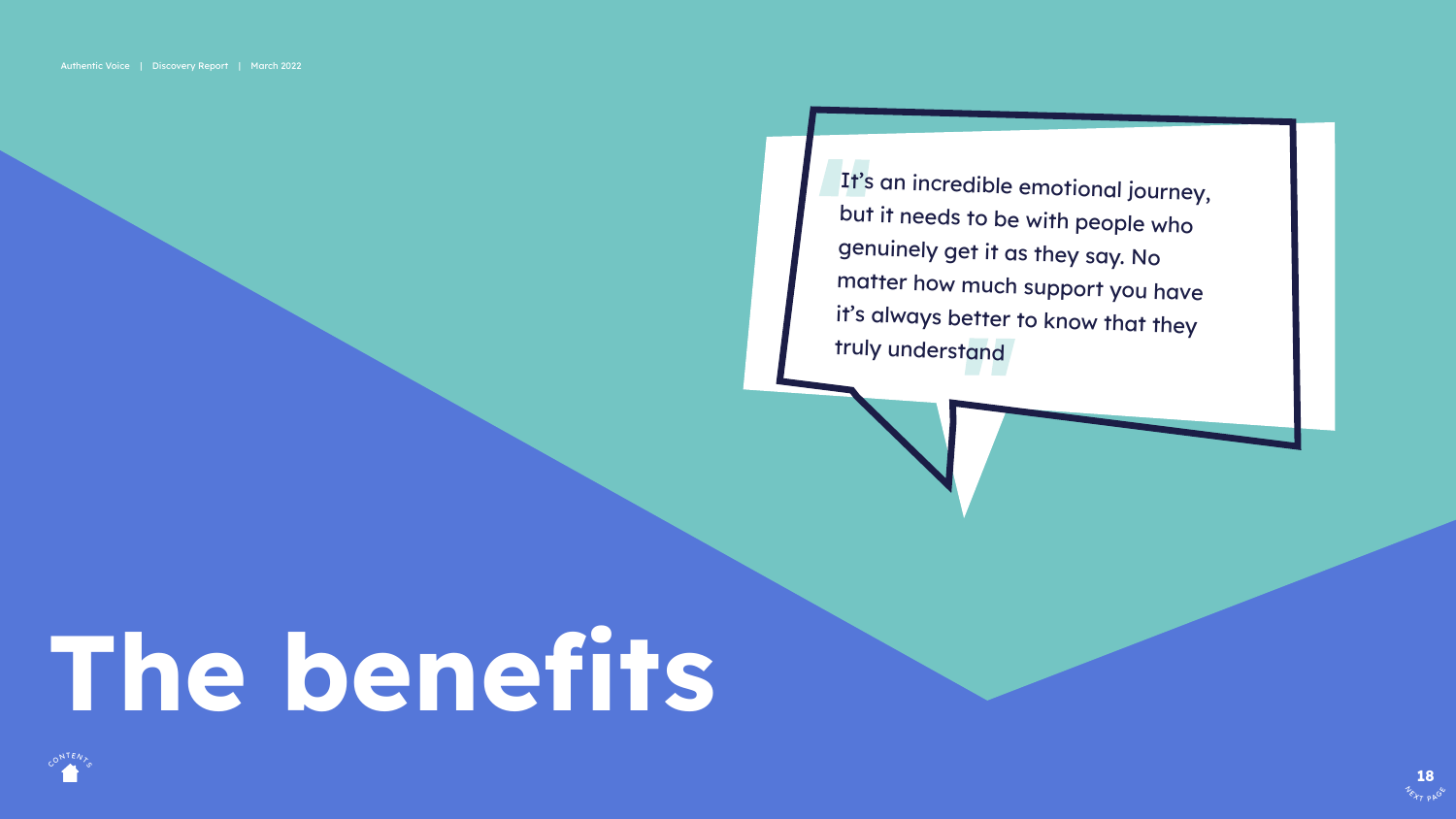

### The benefits

- 
- 
- 
- 



#### <span id="page-18-0"></span>Services told us that participants can be positively impacted by getting involved in lived experience work. This could look like:



Feeling empowered



Impacting decision making



Increased confidence



- Understanding their voice is being heard
- Being understood and respected
- Owning their situation/Reclaiming their narrative

The benefits of lived experience work for organisations were:



The upskilling for participants, particularly in areas such as leadership.



Increasing participants' employability or allowing them to move from being a volunteer to being employed.



Enabling participants to feel connected with others, either through direct peer support and building positive relationships with other women or else through helping to improve the experience of other survivors.



Staff benefited from working in services that are shaped and informed by the survivors they work with.



Organisations/services having an increased awareness and enhanced understanding of experiences through a survivor lens.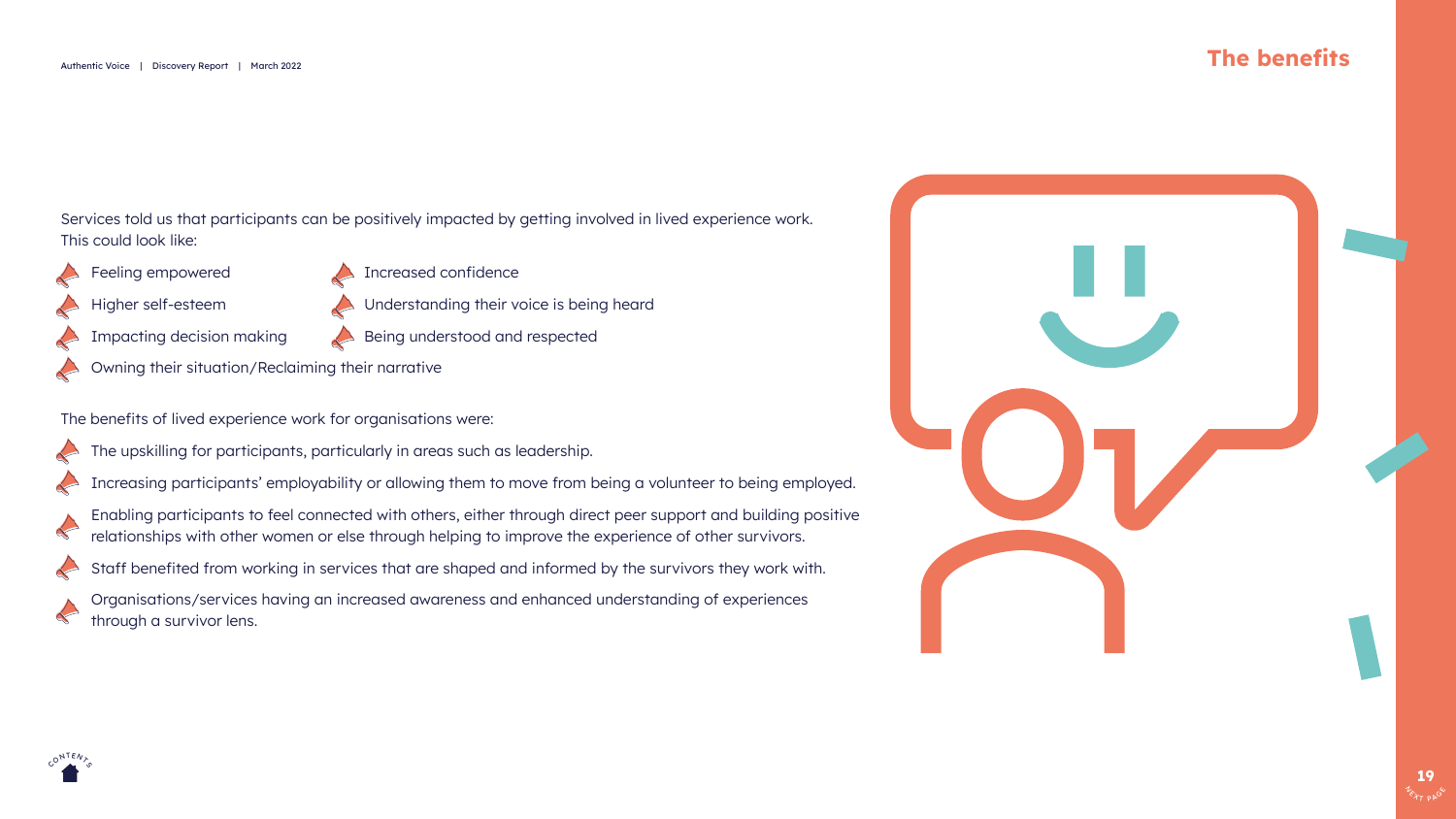[20](#page-20-0) **NEXT PAGU** 



It makes you feel strong and ready to put a stop to this being a taboo subject that's never discussed due to the shame. Because we weren't wrong, we just fell in love. We didn't want to be controlled or manipulated, just to be loved back.



## <span id="page-19-0"></span>The challenges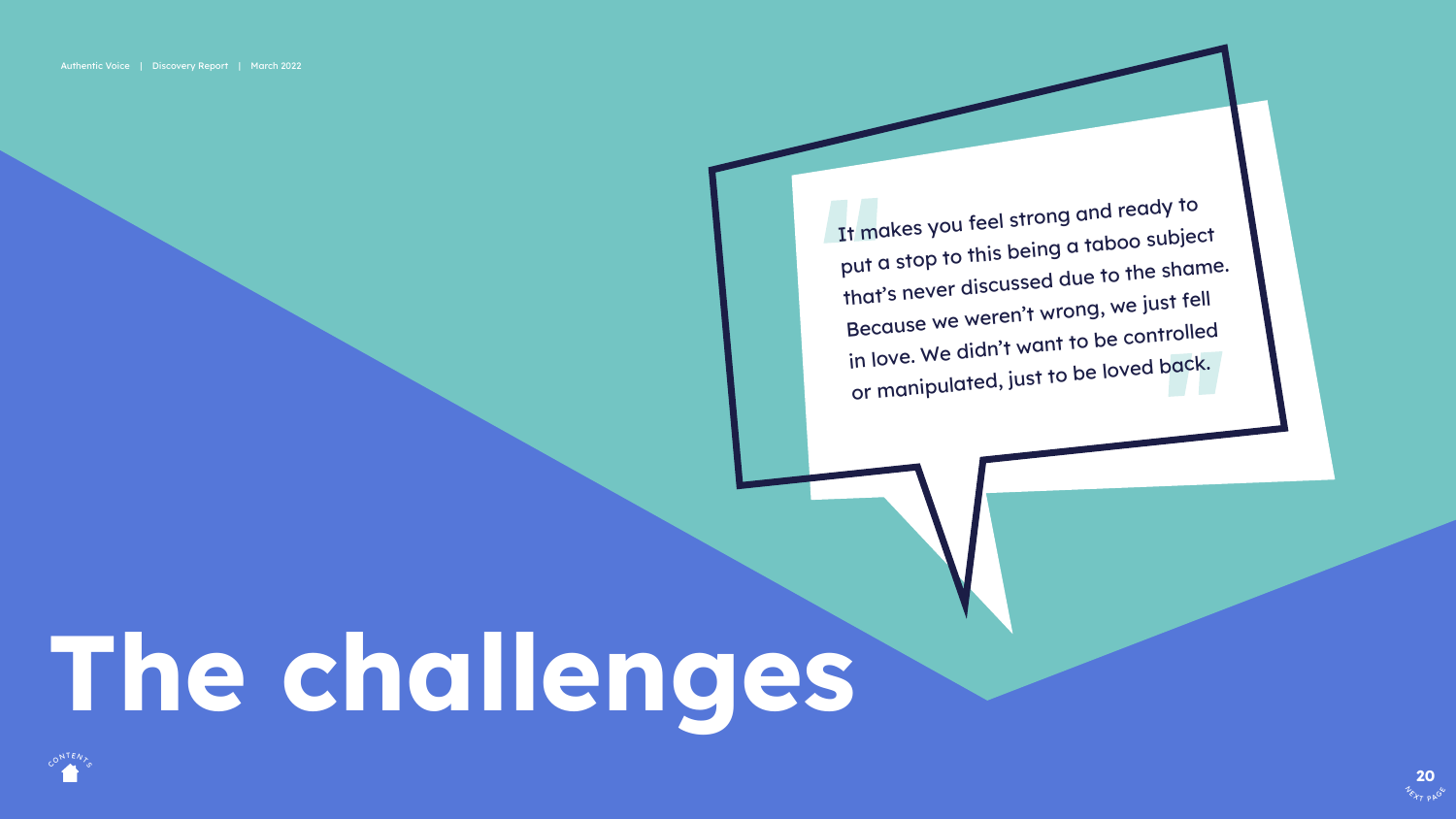

<span id="page-20-0"></span>The key challenges in undertaking lived experience work identified in the exercise were:



Concern that lived experience work can be purely performative or tokenistic, and that more complex issues such as intersecting trauma are not covered.



Organisations not directly engaged with survivors may be hesitant to undertake lived experience work and are lacking in the capacity needed to do so in a safe and empowering way.





Significant resources are required if lived experience work is to be meaningful and safe, and therefore expectations need to be explored at the outset of any activity.



There are accessibility barriers relating to limited infrastructure and very remote populations, particularly in rural areas.



Lived experience work is often centred around service users, and not staff or professionals working within services which can lead to a divisive narrative of 'othering'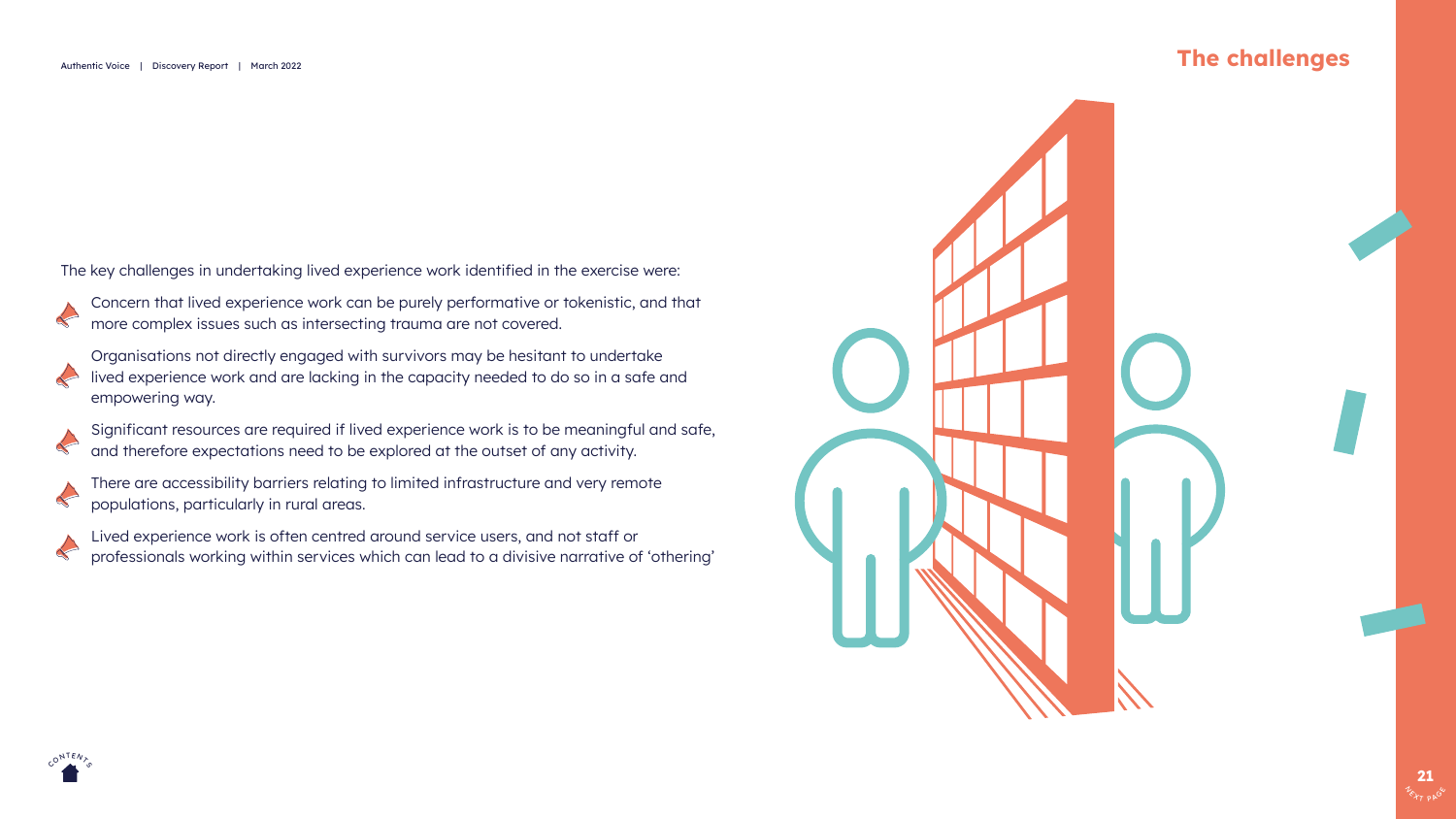Being part of something where I, as a survivor, can help a fellow survivor seems like a no brainer to me



[22](#page-22-0) **NEXT PAGU** 

## What would help?

<span id="page-21-0"></span>Authentic Voice | Discovery Report | March 2022

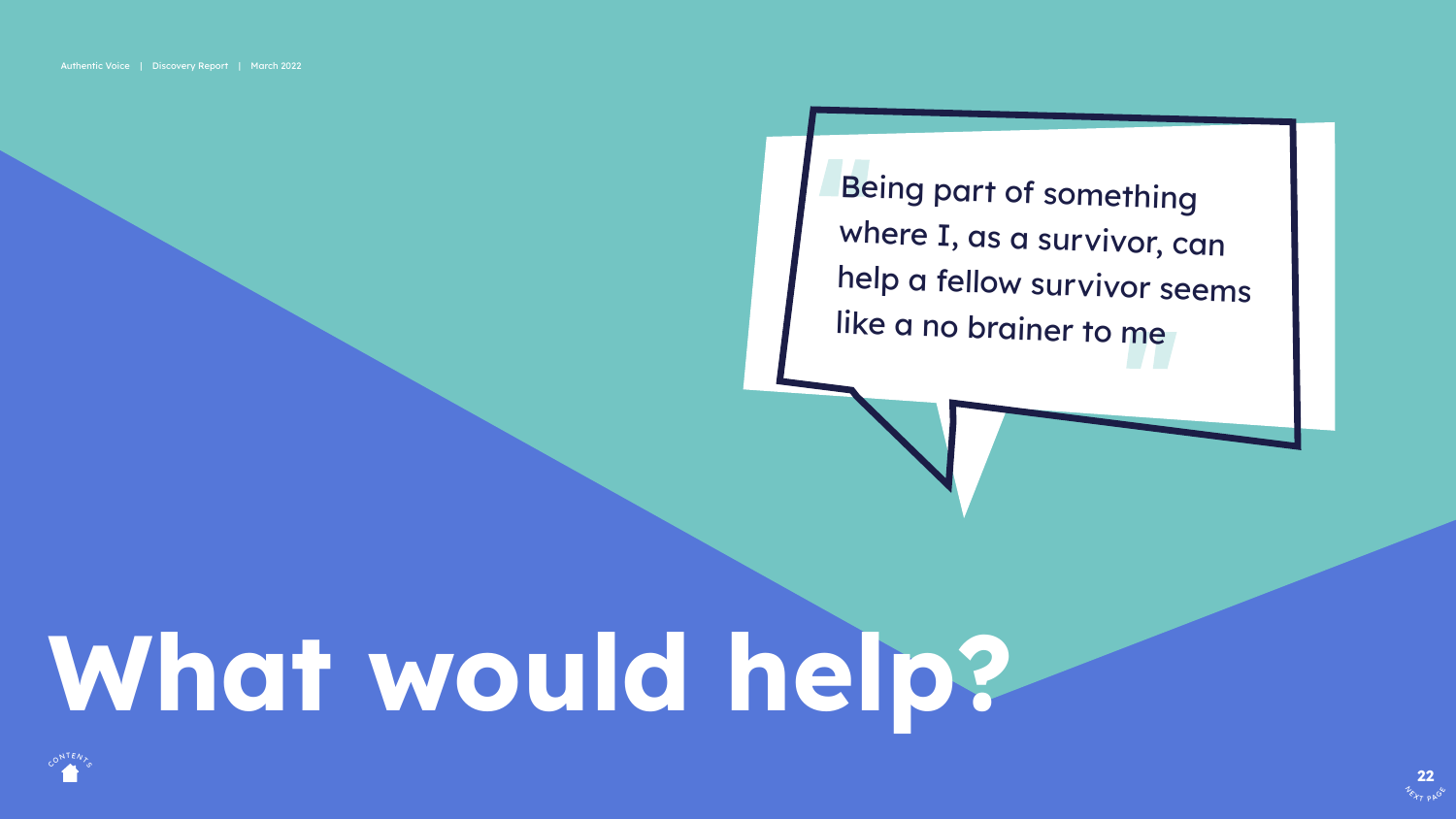#### <span id="page-22-0"></span>Authentic Voice | Discovery Report | March 2022



### What would help?



We asked participants what would help when carrying out any lived experience work:



Funding (developing peer mentors, internships, and peer researchers)



Support for staff with vicarious trauma



Training & knowledge building (participation, co-production)



Networks to share practice and learn from specialist organisations

Good practice principles





Robust policies

Creating case studies and evidence for funders and organisations to demonstrate impact

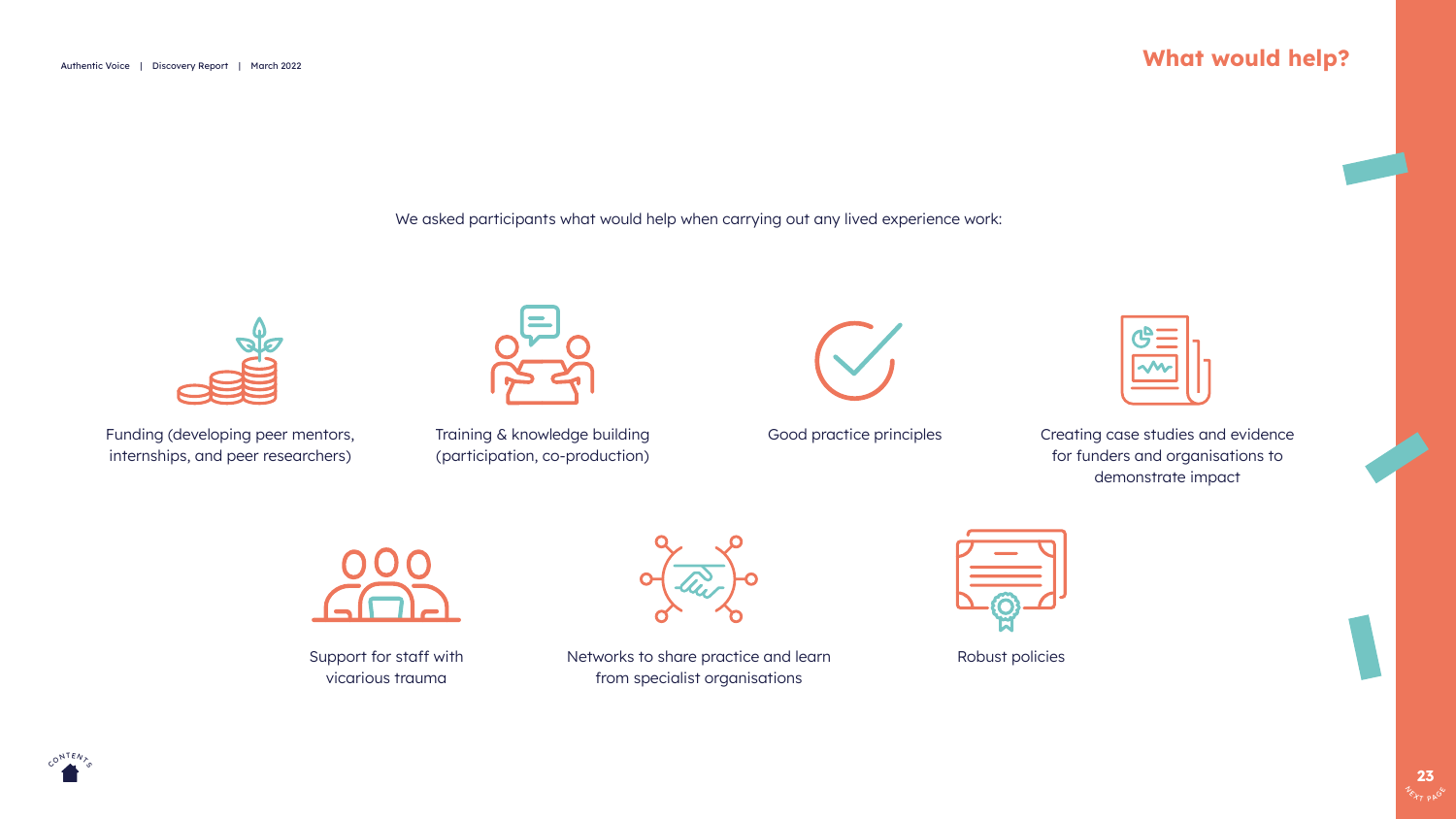<span id="page-23-0"></span>Authentic Voice | Discovery Report | March 2022







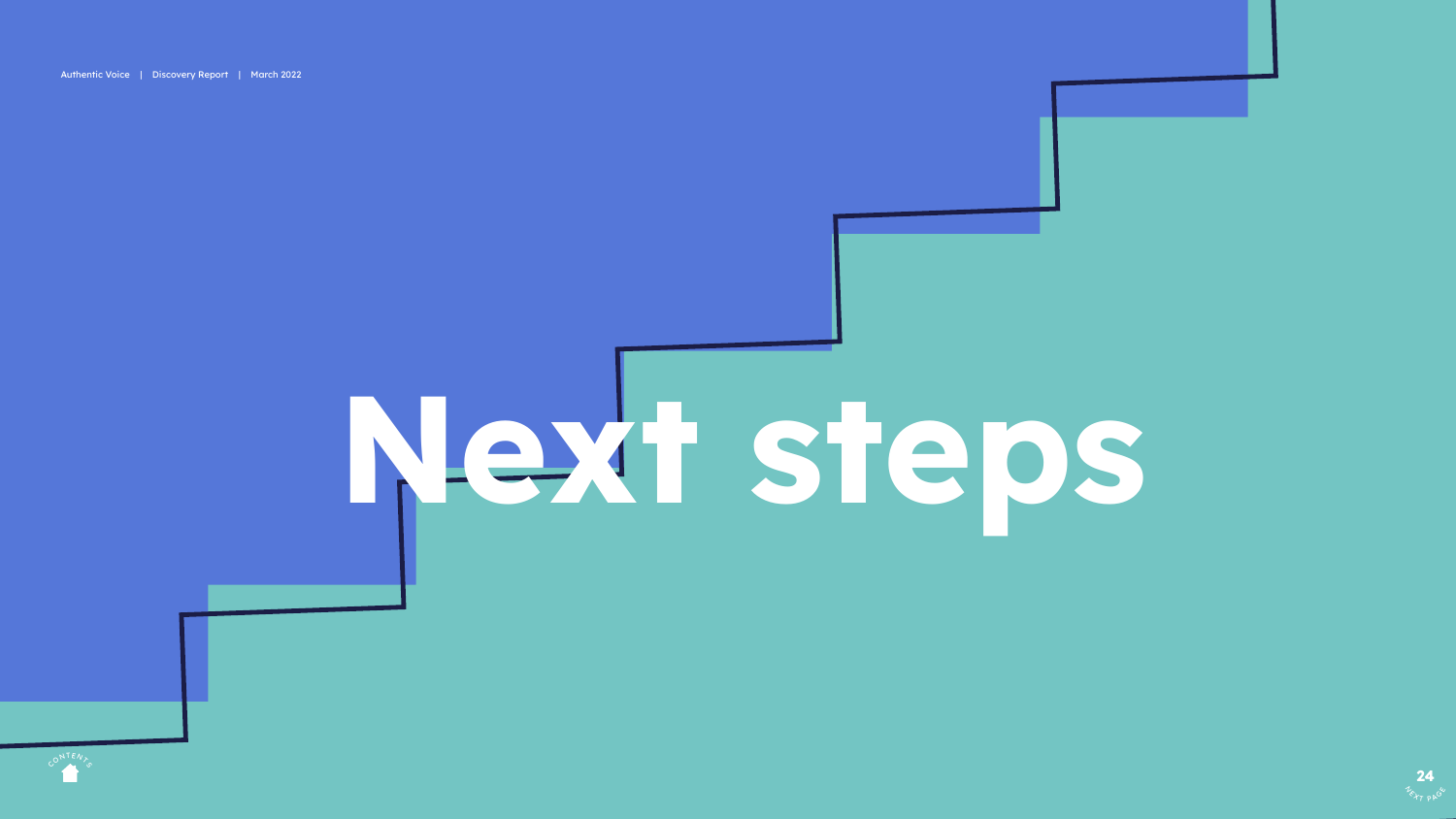

#### Next steps

<span id="page-24-0"></span>Over the coming months, these findings will be used as a springboard to identify how survivors themselves would like to be involved in lived experience work and what is important to them. We will work with the SafeLives Authentic Voice Panel to understand their experiences of participation and what elements they think services need to consider when designing and delivering this work.

We will also be engaging with professionals working across a wide range of policy areas to gather information on what support is needed to embed survivor voice and lived experience into system and service design processes in a high quality, sustainable and trauma-informed way.



These methods of engagement will inform the Authentic Voice programme activities going forward. As this is a programme created and shaped by lived experience, we will be guided by what we hear from survivors and staff. We anticipate that our next activities will include:

Developing and co-creating tools and resources with women with lived experience of VAWG, trauma and adversity, to make sure pathways and support best meet



Facilitating a series of deep dive workshops with stakeholders to understand better what areas and organisations need to carry out lived experience work.

Producing a library of engaging content to highlight key learning and examples of good practice in embedding lived experience.